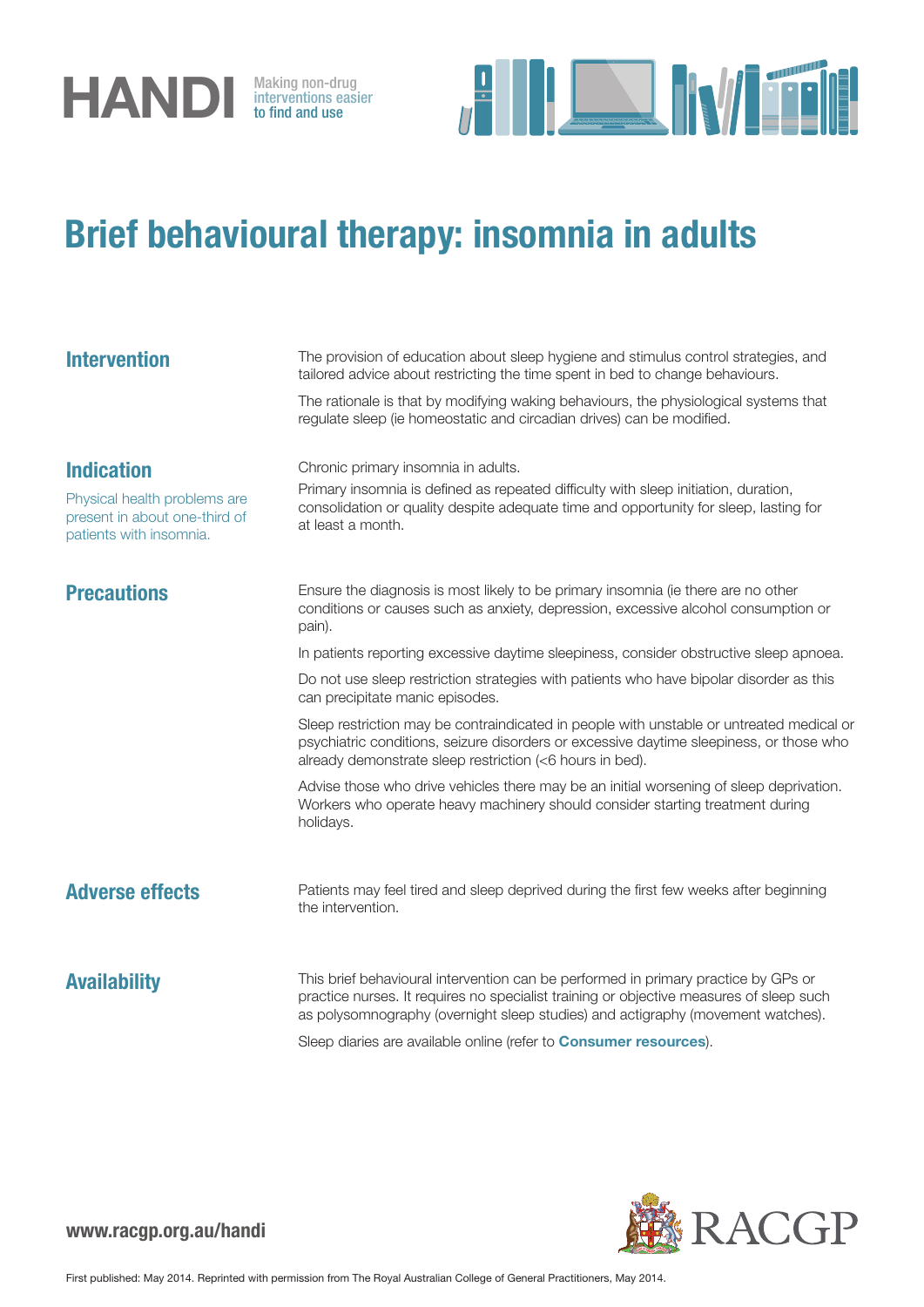# **HANDI** Making non-drug<br>to find and use

interventions easier to find and use



**Description** Two randomised trials that evaluated brief behavioural interventions for insomnia had some differences in their components and delivery.

### Intervention 1

In the trial by Buysse and colleagues (2011), patients received advice about restriction of time in bed and stimulus control strategies.

The intervention was provided in two face-to-face sessions (initial 45-minute session + a 30-minute follow-up session 2 weeks later). This was followed by two 20-minute telephone calls over a 4-week period.

#### Intervention 2

In the trial by Fernando and colleagues (2013), patients received sleep hygiene instructions and advice about restriction of time in bed.

The intervention was delivered over two face-to-face sessions with the GP. Before the first consultation, patients completed a 2-week [sleep diary](http://www.racgp.org.au/download/Documents/HANDI/handi-insomniasleepdiary.xls). The information in the diary was used to provide *individualised instructions* on bedtime and wake time during the initial consultation.

After completing the 2-week sleep intervention, the patient has a follow-up visit to their doctor.

#### Restriction of time in bed

This strategy aims to limit the number of hours in bed to improve sleep. This involves:

- identifying how many hours the patient spends in bed and how many hours they perceive they are asleep (average sleep time): this can be identified from the history or a sleep diary
- restricting the time in bed to the calculated average sleep time (minimum 5–6 hours) plus 30 minutes
- continuing this for 2 weeks before making any adjustments (patients monitor sleep quality using sleep diary).

Refer to the **[Sleep intervention instructions](http://www.racgp.org.au/download/Documents/HANDI/handi-insomnia-sleepinterventioninstructions.pdf)**, which you can tailor for your patient.

If the patient is *sleeping and functioning better*, continue with the same schedule.

If the patient is *sleeping better but feels sleep deprived*, add 30 minutes to their time allowed in bed and continue to do this every week until feelings of sleep deprivation disappear.

If they are *not sleeping better*, try reducing time in bed by 30 minutes (but to no fewer than 5 hours)

Try each option for 2 weeks before making a change. If there is no improvement after additional 2 weeks, consider referral to a sleep specialist.

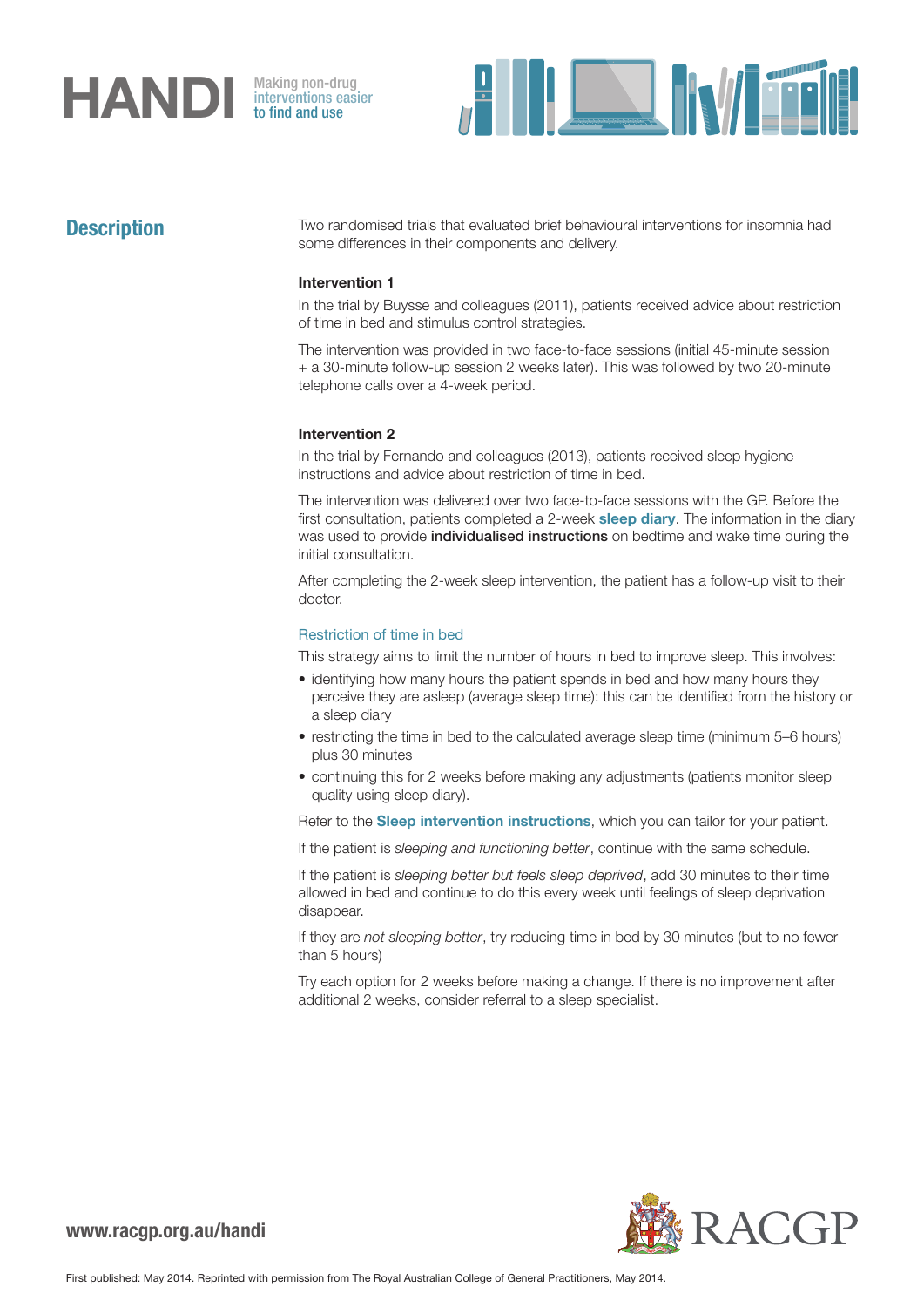## **HANDI** Making non-drug<br>to find and use

**Description** 

interventions easier to find and use



| <b>Description</b>         | Stimulus control strategies                                                                                                                                                                                                                                                                                                                                                             |
|----------------------------|-----------------------------------------------------------------------------------------------------------------------------------------------------------------------------------------------------------------------------------------------------------------------------------------------------------------------------------------------------------------------------------------|
|                            | These have the rationale that sleep is a learned behaviour which is contingent on the<br>environment and involves reserving the sleep environment for sleep and sex.                                                                                                                                                                                                                    |
|                            | Instructions for the patient include:                                                                                                                                                                                                                                                                                                                                                   |
|                            | • Get up at the same time each day, regardless of the amount or quality of sleep.                                                                                                                                                                                                                                                                                                       |
|                            | • Go to bed only when sleepy.                                                                                                                                                                                                                                                                                                                                                           |
|                            | • Stay in bed only when asleep. Get out of bed if you are unable to sleep after 15-20<br>minutes of going to bed or waking during the night. Choose, in advance, some<br>relaxing activities to do (eg read a book, listen to music) while awake, but do not do<br>these in the bedroom. Return to bed only when sleepy (repeat as necessary).                                          |
|                            | • Do not nap during the day.                                                                                                                                                                                                                                                                                                                                                            |
|                            | Additional sleep hygiene instructions                                                                                                                                                                                                                                                                                                                                                   |
|                            | • Use the bed/bedroom only for sleep.                                                                                                                                                                                                                                                                                                                                                   |
|                            | • Limit caffeine to 1 cup of coffee in the morning, avoid alcohol and cigarettes at night                                                                                                                                                                                                                                                                                               |
|                            | and limit other substances that can affect sleep.                                                                                                                                                                                                                                                                                                                                       |
|                            | • Regular exercise can help improve sleep but avoid exercise late at night.                                                                                                                                                                                                                                                                                                             |
|                            | • Ensure that the bedtime environment is comfortable and conducive to sleep<br>(eg appropriate temperature, limited noise and light).                                                                                                                                                                                                                                                   |
|                            | • Avoid looking at computer screens in the hours before bed, avoid looking at<br>clocks during awakenings and consider changing sleeping arrangements if you<br>are disturbing your partner's sleep.                                                                                                                                                                                    |
| <b>Tips and challenges</b> | Consider providing patients with a written 'prescription' for their sleep behaviours,<br>particularly about restricting time in bed.                                                                                                                                                                                                                                                    |
|                            | Patients who do not respond to a brief behavioural intervention may require referral to<br>a sleep specialist.                                                                                                                                                                                                                                                                          |
|                            | Behavioural therapy emphasises the behavioural elements of insomnia, rather than the<br>cognitive components.                                                                                                                                                                                                                                                                           |
|                            | Cognitive behaviour therapy has been found to be effective for treating insomnia when<br>compared with medications and may have more durable effects than medications. It<br>combines behaviour strategies and cognitive therapy. However it is typically not feasible<br>to be delivered by GPs as it is delivered over a longer number of sessions (6-8) and may<br>require training. |
| Grading                    | NHMRC Level 2 evidence                                                                                                                                                                                                                                                                                                                                                                  |
| <b>References</b>          | Buysse D, Germain A, Moul D, Franzen P, Brar L, Fletcher M, Begley A, Houck P,<br>Mazumdar S, Reynolds C, Monks T. Efficacy of brief behavioural treatments for chronic<br>insomnia in older adults. Arch Intern Med, 2011;171(10): 887-95.                                                                                                                                             |
|                            | Falloon K, Arroll K, Ellery C, Fernando A. The assessment and management of insomnia<br>in primary care. BMJ, 2011;342: 2899. DOI: 10.1135/bmj.d2899                                                                                                                                                                                                                                    |
|                            | Fernando A, Arroll B, Falloon K. A double-blind randomised controlled study of a brief<br>intervention of bedtime restriction for adult patients with primary insomnia. J Prim Health<br>Care, 2013;5(1): 5-10.                                                                                                                                                                         |
|                            | DACCD                                                                                                                                                                                                                                                                                                                                                                                   |